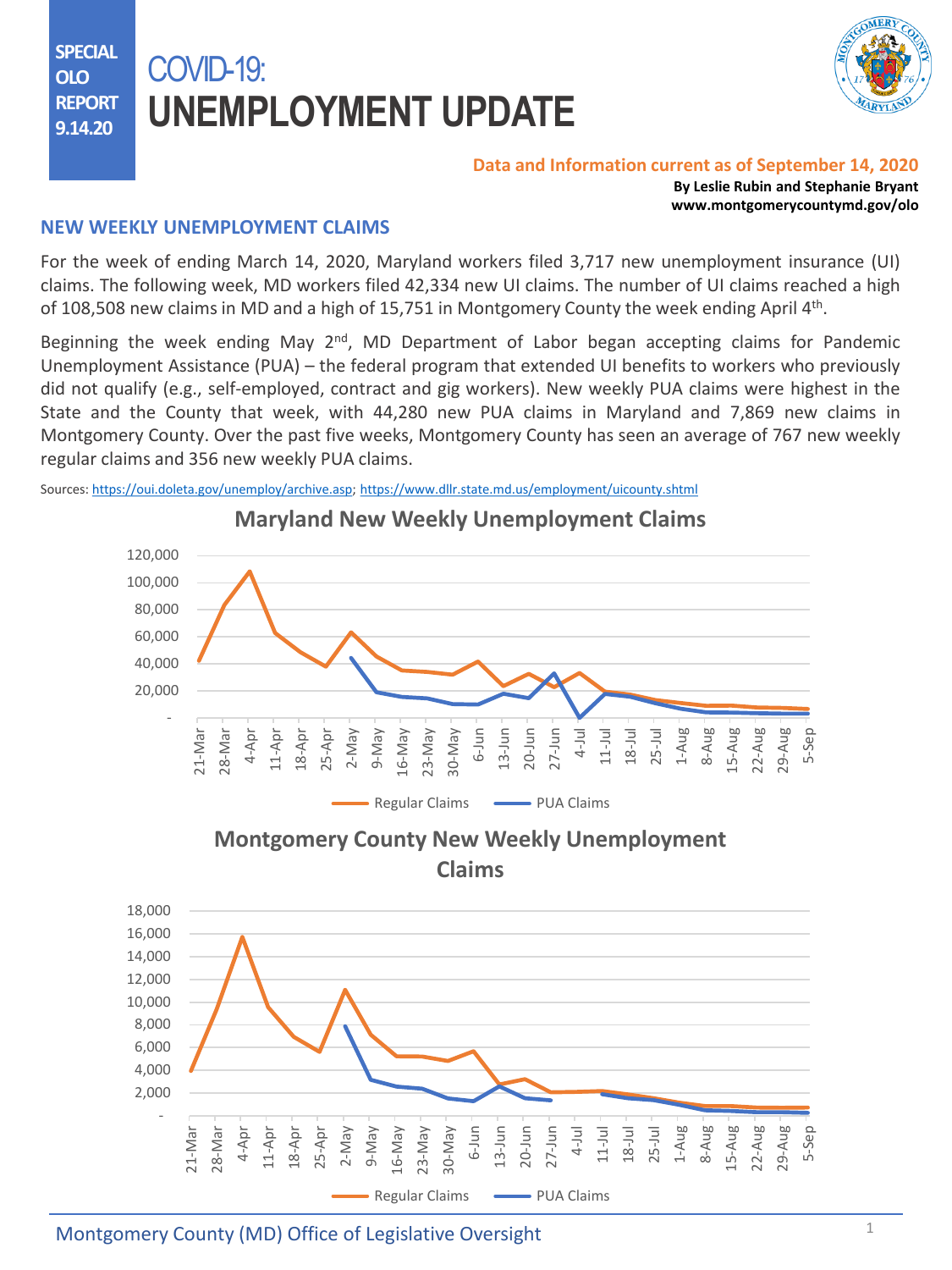## **CONTINED REGULAR UNEMPLOYMENT CLAIMS IN MARYLAND**

"Continued unemployment claims" measure the number of people collecting regular unemployment benefits on a weekly basis. These data are released one week later than initial claims data and are available at the state level. Continued unemployment claims in Maryland peaked in mid-May with 255,017 claims. From May 30<sup>th</sup> through August 29<sup>th</sup> continued claims decreased by 36% (88,745 claims). As of August 29<sup>th</sup>, continued unemployment claims in Maryland totaled 157,790, a decrease of 18.8% (36,601 claims) compared to end of July.



| Decrease From<br>Prior 4-week<br>Period | No. of Continued<br>Claims | Report Period<br>Ending |
|-----------------------------------------|----------------------------|-------------------------|
|                                         | 246,535                    | May 30                  |
| $-12,685$<br>$(-5.2%)$                  | 233,850                    | July 4th                |
| $-39,459$<br>$(-16.9%)$                 | 194,391                    | August 1                |
| $-36,601$<br>$(-18.8%)$                 | 157,790                    | August 29               |

#### **Maryland Continued Unemployment Claims (May - Aug. 2020)**

#### **FEDERAL UNEMPLOYMENT BENEFITS…**

As of mid-September 2020, Congress and the White House have been unable to come to an agreement on another stimulus package. On August 8, 2020, President Trump signed a memorandum giving states the option to opt into a program to provide workers an additional \$300 in weekly federal unemployment benefits and with an additional option for states to provide an additional \$100 weekly (for \$400 in total weekly benefits) – called the Lost Wages Assistance Program.

The President authorized the Federal Emergency Management Agency (FEMA) to use up to \$44 billion from Disaster Relief Funds for the program. The vast majority of states, including Maryland, opted to only provide the \$300 federal weekly payment and the program had adequate funding to provide workers six weeks of benefits. To qualify for the federal benefit, workers must qualify to collect at least \$100 in weekly state unemployment benefits, which excludes some of the lowest-paid unemployed workers from the program.

Last week, the Senate failed to advance a Republican-proposed "skinny" coronavirus relief bill. It is unclear whether Congress will be able to agree on and pass a new bill before the November 3<sup>rd</sup> election.

Sources: [https://www.fema.gov/disasters/coronavirus/governments/supplemental-payments-lost-wages-guidelines;](https://www.fema.gov/disasters/coronavirus/governments/supplemental-payments-lost-wages-guidelines) [https://www.unemploymentpua.com/articles/lwatracker.html#lwatable; https://www.cbsnews.com/news/unemployment-trump-](https://www.cbsnews.com/news/unemployment-trump-300-jobless-aid-extended-six-weeks/)[300-jobless-aid-extended-six-weeks/; https://www.washingtonpost.com/us-policy/2020/09/11/lost-wages-unemployment](https://www.washingtonpost.com/us-policy/2020/09/11/lost-wages-unemployment-assistance-expiring/)[assistance-expiring/; https://www.washingtonpost.com/local/md-politics/maryland-unemployment-boost/2020/08/19/a6f1cb12](https://www.washingtonpost.com/local/md-politics/maryland-unemployment-boost/2020/08/19/a6f1cb12-e242-11ea-8181-606e603bb1c4_story.html) e242-11ea-8181-606e603bb1c4\_story.html; https://www.cnet.com/personal-finance/could-a-stimulus-bill-pass-before-the[election-where-negotiations-stand-today/; https://www.cbsnews.com/news/covid-relief-bill-senate-vote-fails-republicans/](https://www.cnet.com/personal-finance/could-a-stimulus-bill-pass-before-the-election-where-negotiations-stand-today/)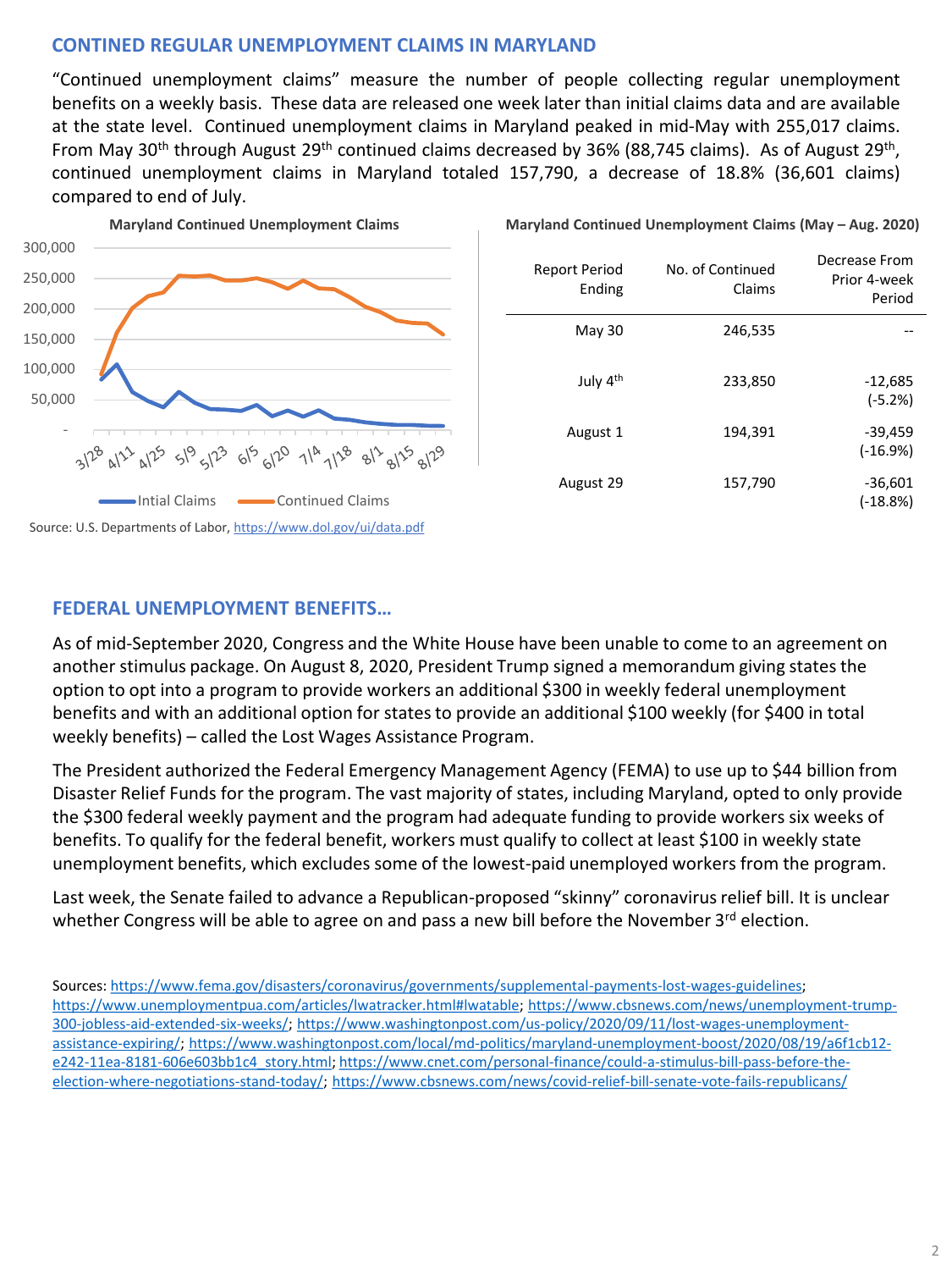#### **THE EMPLOYMENT SITUATION – August 2020**

Data from the U.S. Bureau of Labor Statistics (BLS) show that impacts of the COVID-19 pandemic continued to impact the U.S. labor market in August 2020. Employment in the U.S. rose by 1.8 million in July and 1.4 million in August. The national unemployment rate declined from 10.2% to 8.4% from July to August. Compared to February 2020, however, the August 2020 unemployment rate was 4.9 percentage points higher and the number of unemployed persons was 7.8 million higher.

Following BLS' misclassification of employees in March through May 2020 that led to understatements of the monthly unemployment rates by approximately three percentage points each month, misclassification was down significantly in June and July 2020. The [unemployment](https://www.dllr.state.md.us/employment/clmtguide/uiclmtpamphlet.pdf) rates would be  $-$  at most  $-$  one percentage point higher than the reported June and July rates and 0.7 percentage points higher than the reported August rates.



# **U.S. UNEMPLOYMENT RATES, 2020 (%)**